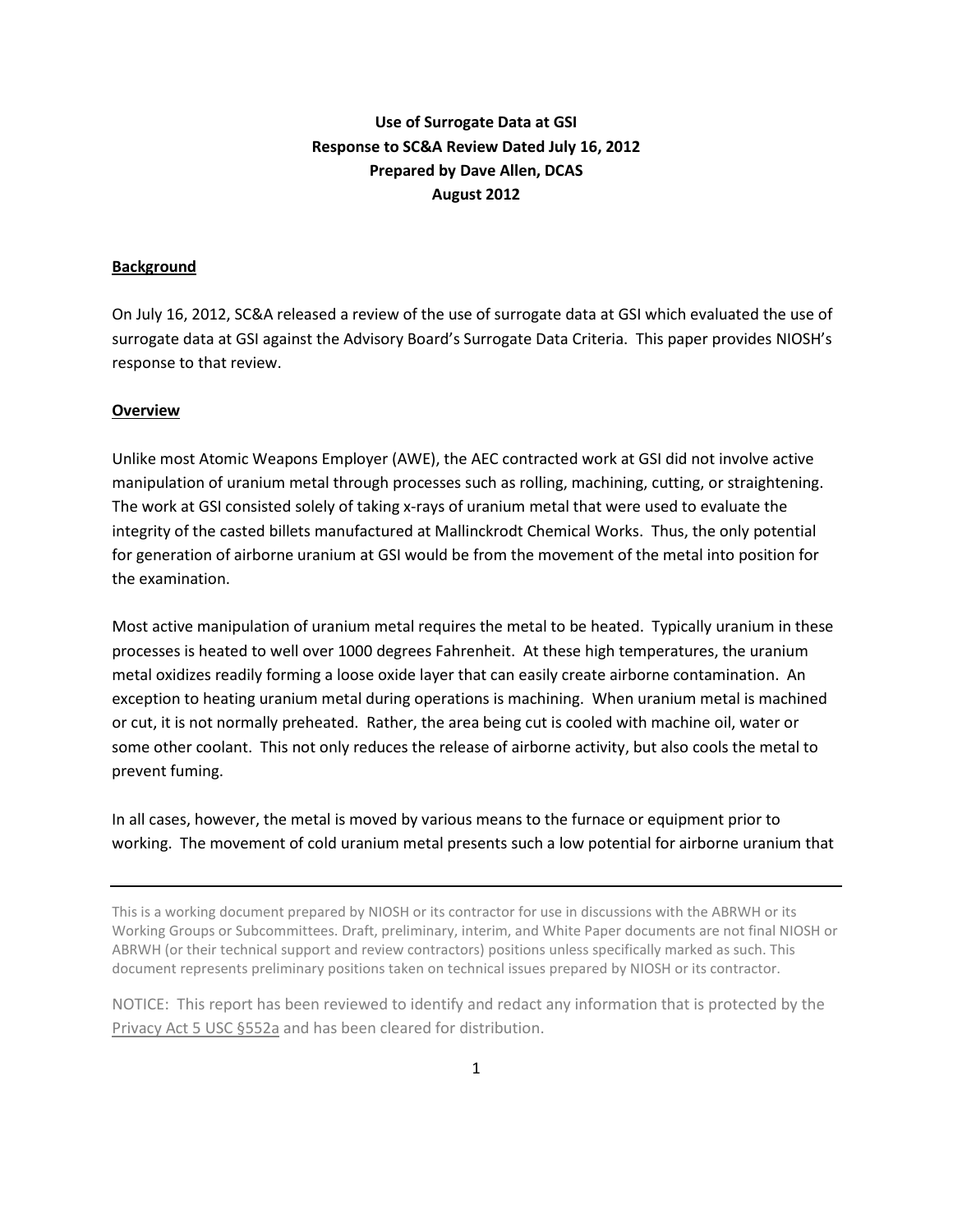very few air samples were ever taken. Those that were, are often taken while other operations are also occurring causing the air in the vicinity to be contaminated by the nearby operations. Therefore, samples intended to be representative of the operation at GSI must consider not only the type of operation but the potential interferences in the vicinity.

#### **Responses to SC&A's Review Comments**

#### **Criterion 1: Hierarchy of Data**

SC&A points out that FUSRAP contamination data from 1993 exists at GSI and could be used to estimate intakes, thereby eliminating the need for surrogate data. However, the hierarchy of data criterion adopted by the Board does not exclude the use of surrogate data when actual site data is available. The criterion states:

*"Surrogate data should only be used to replace data if the surrogate data have some distinct advantage over the available data and then only after the appropriate adjustments have been made to reflect the uncertainty inherent in this substitution"*

NIOSH agrees the use of the FUSRAP data would eliminate the need for the use of surrogate data, however, the uncertainty associated with back extrapolating the data 40 years would likely far exceed the uncertainty associated with the use of more contemporaneous sources of surrogate data. Thus, NIOSH believes that the use of surrogate data at GSI is justified under criterion 1, given the complete lack of available contemporaneous monitoring data and the large degree of uncertainly inherent in backwards extrapolation of data collected in 1993.

In TBD-6000, the daily average slug production airborne activity was estimated as 198 dpm/m3 by assuming an operator was exposed to the maximum airborne causing concentration 75% of the time. SC&A pointed out a mathematical error in TBD-6000 that caused the calculated geometric mean to be too high. SC&A also points out that while the geometric mean of the airborne contamination may be appropriate for lognormal distribution, Appendix BB uses it as a constant.

This is a working document prepared by NIOSH or its contractor for use in discussions with the ABRWH or its Working Groups or Subcommittees. Draft, preliminary, interim, and White Paper documents are not final NIOSH or ABRWH (or their technical support and review contractors) positions unless specifically marked as such. This document represents preliminary positions taken on technical issues prepared by NIOSH or its contractor.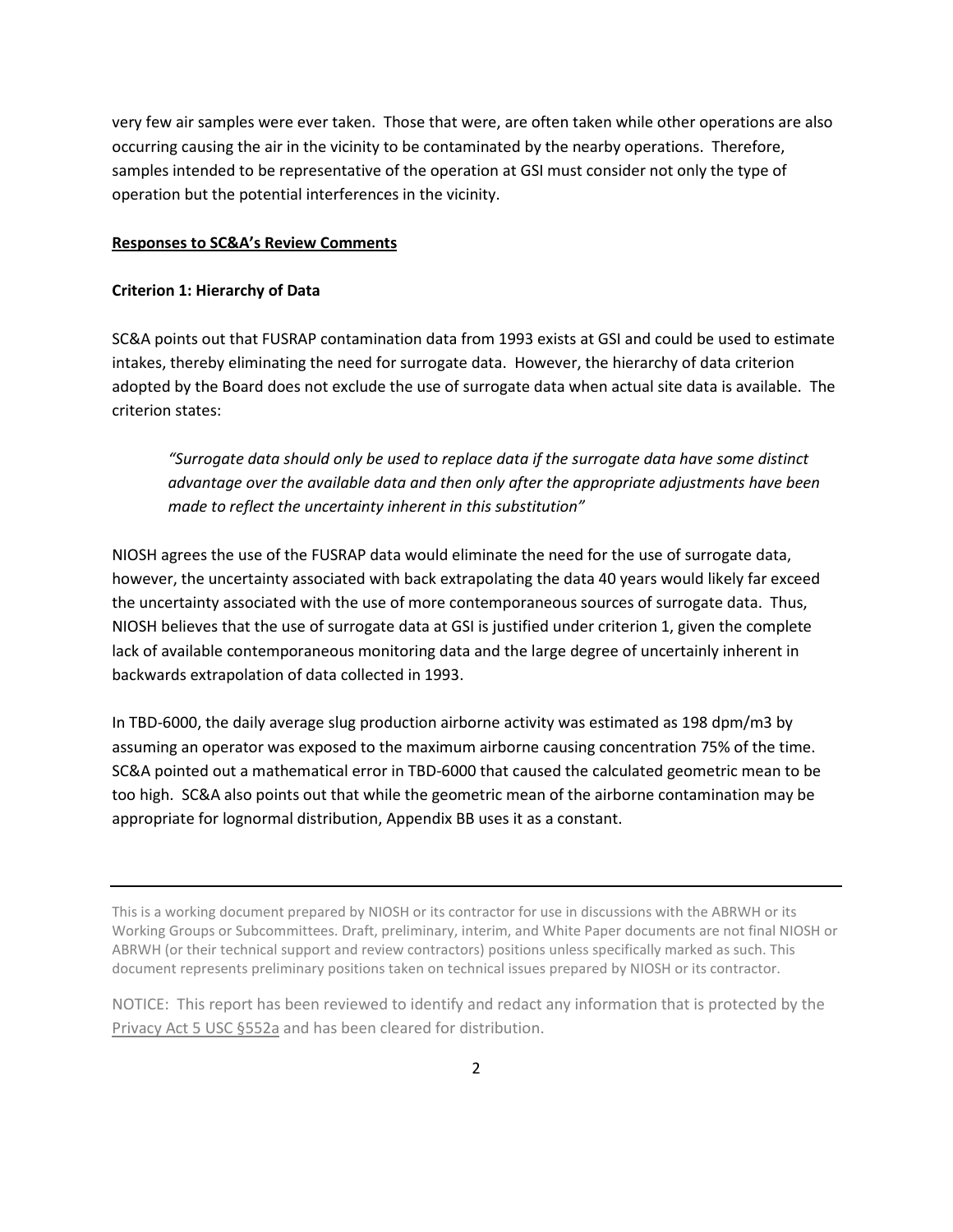Appendix BB used the geometric mean as a constant instead of a lognormal distribution because the airborne concentration TBD-6000 is associated with slug production rather than simply moving cold uranium metal. The use of the geometric mean is an attempt to prevent the value from being unrealistically high (i.e., it represents a plausible upper bound) as SC&A appears to indicate in their review of criterion 5.

## **Criterion 2: Exclusivity Constraints**

This criterion requires the use of surrogate data to be stringently justified. SC&A points out that the basis for selecting the surrogate data used by NIOSH was that uranium handling alone results in less disturbance of the metal than the other scenarios listed in Battelle-TBD-6000. That is, the data used are higher than the exposure conditions that existed at GSI. SC&A does not believe this qualifies as stringently justified.

NIOSH agrees the use of surrogate data at GSI has not been stringently justified in Appendix BB. However, Appendix BB was written approximately three years prior to the Board formally adopting its surrogate data criteria. In response to SC&A's comment, NIOSH has reviewed the airborne exposure data available from a number of sites to determine if a more comprehensive dataset are available to satisfy the intent of this criterion. At the end of this paper NIOSH provides a more robust analysis of the use of surrogate data at GSI (see section titled *Evaluation of Other Sources of Surrogate Data)* with the intent to incorporate relevant parts in the next revision to Appendix BB.

## **Criterion 3: Site or Process Similarities**

SC&A points out that slug production by powder metallurgy is not similar to x-raying uranium metal. As discussed previously, each task in TBD-6000 inherently includes the movement of cold uranium metal at some step in the particular process. In the slug production process described in Harris and Kingsley<sup>[1](#page-2-0)</sup>, the process starts with a uranium metal ingot loaded into a hydriding furnace. In the process, a uranium

<span id="page-2-0"></span> 1 Harris, W.B., and I. Kingsley, 1959. "The Industrial Hygiene of Uranium Fabrication," *A.M.A. Archives of Industrial Health, 19*, 540–565.

This is a working document prepared by NIOSH or its contractor for use in discussions with the ABRWH or its Working Groups or Subcommittees. Draft, preliminary, interim, and White Paper documents are not final NIOSH or ABRWH (or their technical support and review contractors) positions unless specifically marked as such. This document represents preliminary positions taken on technical issues prepared by NIOSH or its contractor.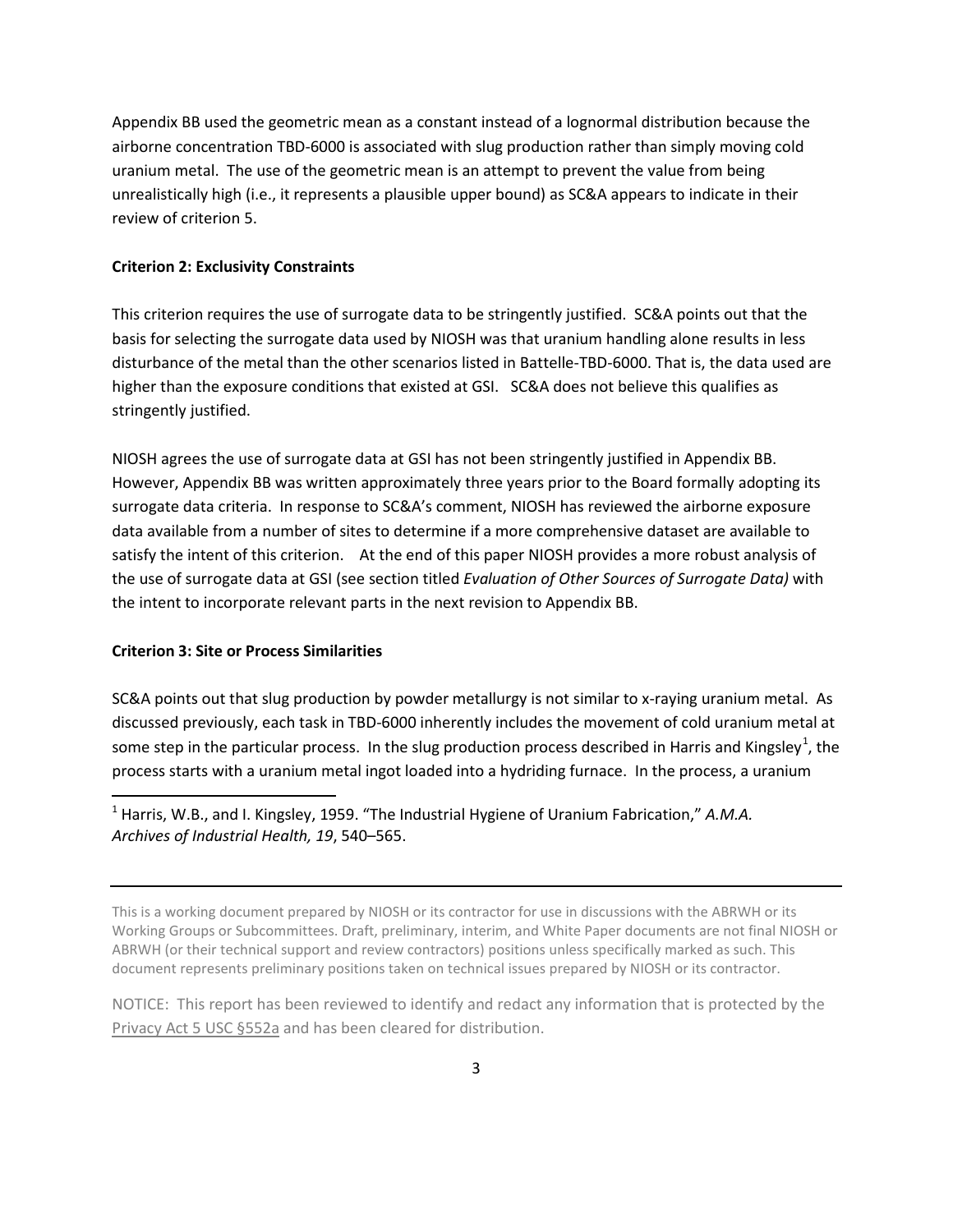hydride is formed and later dehydrided to form a metal powder that is shaped into slugs. As with each process described in TBD-6000, the airborne contamination from this movement of cold uranium metal is not quantified so Appendix BB used one of the lowest airborne creating tasks as a bounding estimate of the movement of cold uranium metal. While the task as a whole is not representative of the movement of cold uranium metal, the movement of cold uranium metal is included in the task.

#### **Criterion 4: Temporal Considerations**

SC&A notes that the data used was likely collected prior to 1958 which is therefore not contemporaneous with the end of the operational in 1966. However, the Board's criterion indicates the data should be from the same general period *unless* it can be demonstrated that the "working conditions, procedures, monitoring methods, and (perhaps) legal requirements were comparable to the period in question".

In addressing this, we note that there has never been any indication of any intentional controls over airborne contamination at GSI. The source of airborne uranium was simply movement of cold uranium metal in order to position it for x-ray examination. The source of airborne is then a physical characteristic of uranium metal which doesn't change over time.

#### **Criterion 5: Plausibility**

SC&A appears to be indicating the airborne contamination calculation in Appendix BB is not plausible because uranium work at GSI was intermittent and thus "large flakes" of uranium oxides would not be quickly ground into dust under foot or forklift traffic. This results in the equilibrium value in Harris and Kingsley for a continuous operation being higher than that expected at GSI.

NIOSH agrees that work with uranium at GSI was intermittent and thus it is less likely that an equilibrium concentration would be reached. This implies the value in Appendix BB is too high. However, the argument used by SC&A appears to be based on the idea that the resuspension of surface contamination is the major source of airborne contamination during operational periods.

This is a working document prepared by NIOSH or its contractor for use in discussions with the ABRWH or its Working Groups or Subcommittees. Draft, preliminary, interim, and White Paper documents are not final NIOSH or ABRWH (or their technical support and review contractors) positions unless specifically marked as such. This document represents preliminary positions taken on technical issues prepared by NIOSH or its contractor.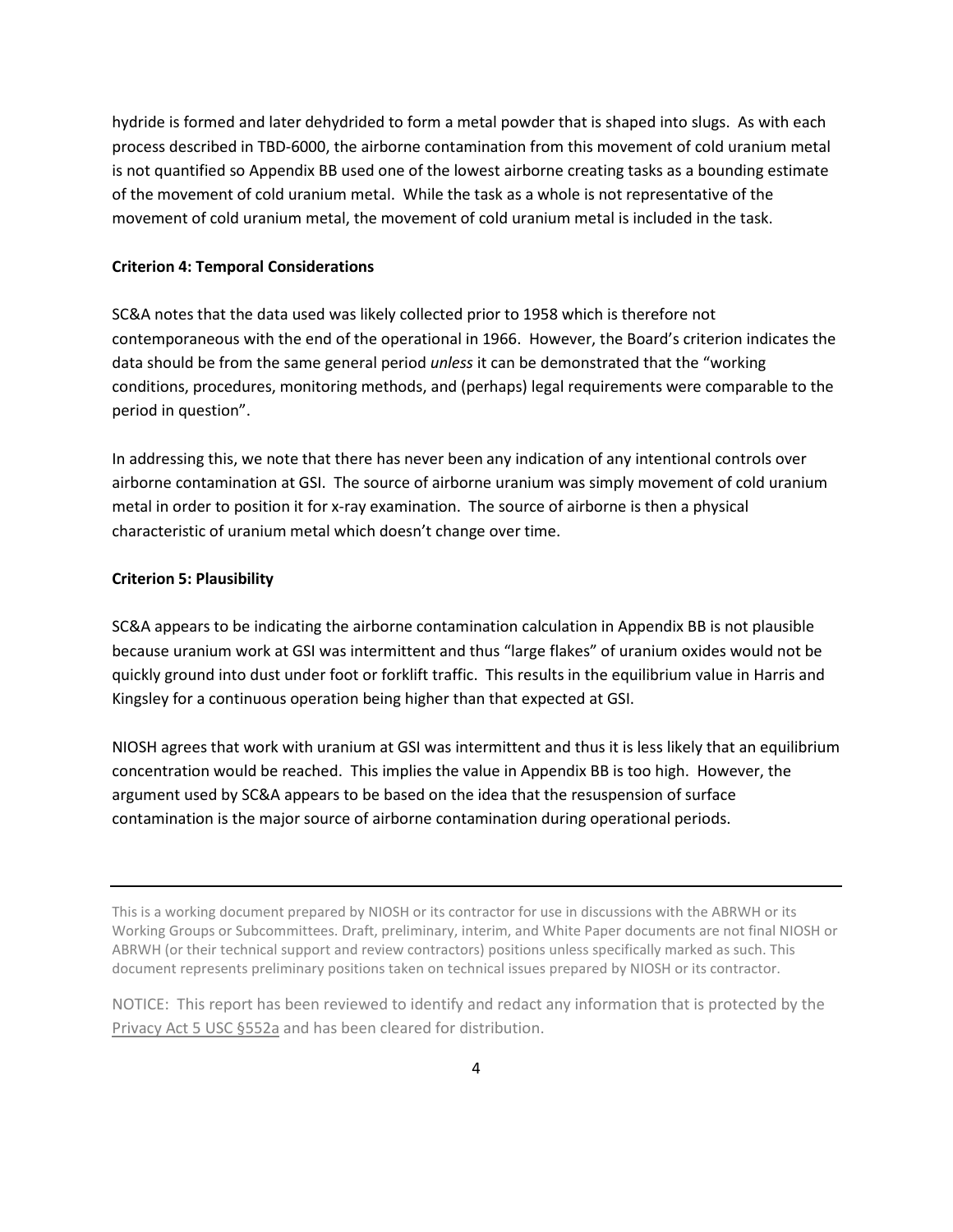In reality, airborne contamination while working with uranium metal would initially be caused entirely by disturbing uranium oxides on the surface of the uranium metal. This contamination would be relatively consistent from one piece of uranium to the next. As additional pieces of uranium metal are brought in, a fresh source of contamination is available. Since this source of airborne does not depend on the slow buildup of contamination, it occurs immediately and builds up quickly to a maximum.

The other source of airborne, resuspension from surface contamination, will build up to a maximum more slowly as the surface contamination builds up from continued operations. This source of airborne is much lower than the operational source. This effect can be seen in Figure 1 which depicts the relative levels of airborne contamination during operational and post-operational period at Simonds Saw and Steel. The time scale in this figure is days. Once the rolling operations end, the airborne contamination decreases quickly to a steady level caused by resuspension. It should be noted that, at Simonds Saw and Steel, the uranium metal was heated and rolled resulting in a much larger fraction of the metal being oxidized. This would result in higher levels of airborne and surface contamination than would be seen with the movement of cold uranium.

This is a working document prepared by NIOSH or its contractor for use in discussions with the ABRWH or its Working Groups or Subcommittees. Draft, preliminary, interim, and White Paper documents are not final NIOSH or ABRWH (or their technical support and review contractors) positions unless specifically marked as such. This document represents preliminary positions taken on technical issues prepared by NIOSH or its contractor.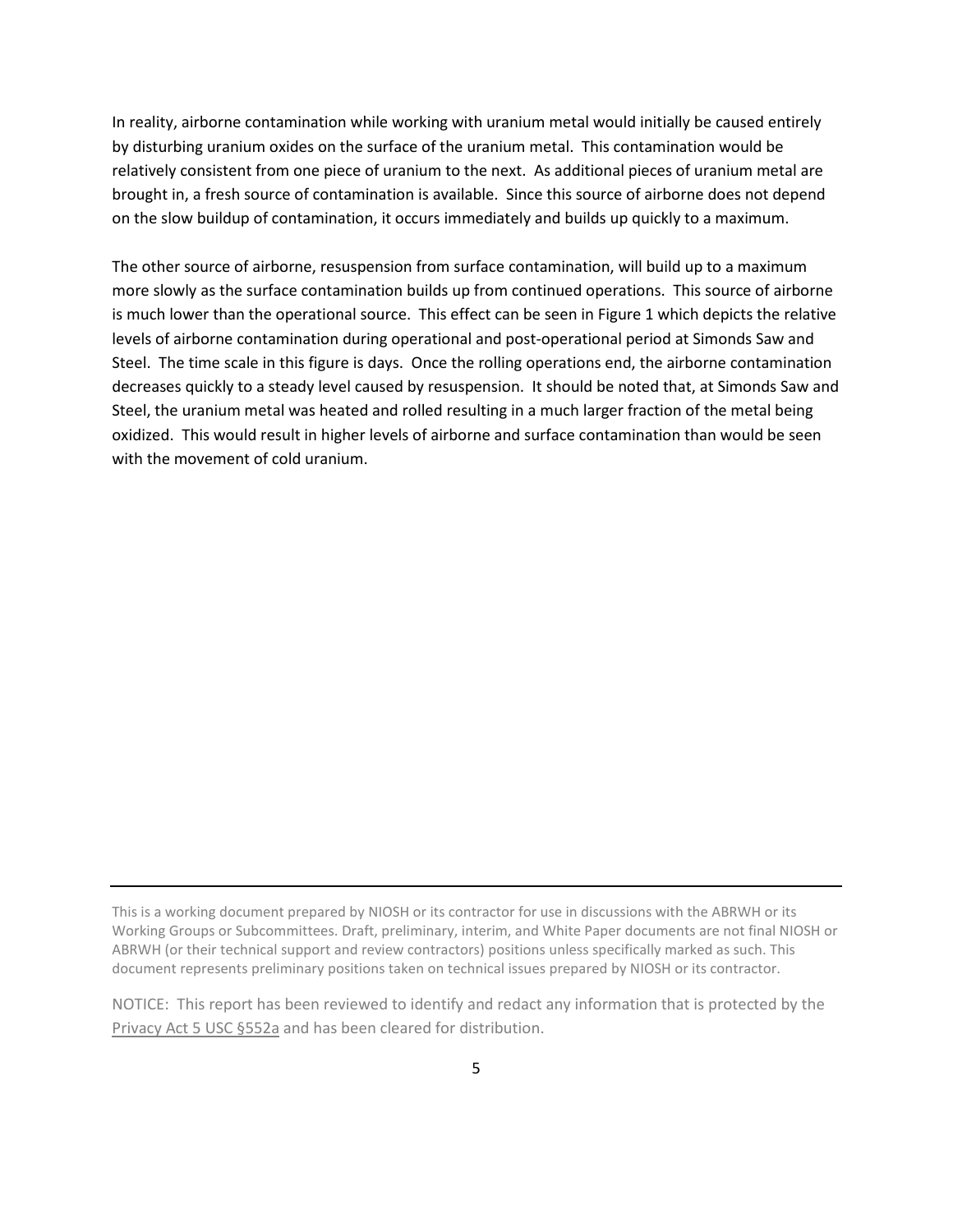





This is a working document prepared by NIOSH or its contractor for use in discussions with the ABRWH or its Working Groups or Subcommittees. Draft, preliminary, interim, and White Paper documents are not final NIOSH or ABRWH (or their technical support and review contractors) positions unless specifically marked as such. This document represents preliminary positions taken on technical issues prepared by NIOSH or its contractor.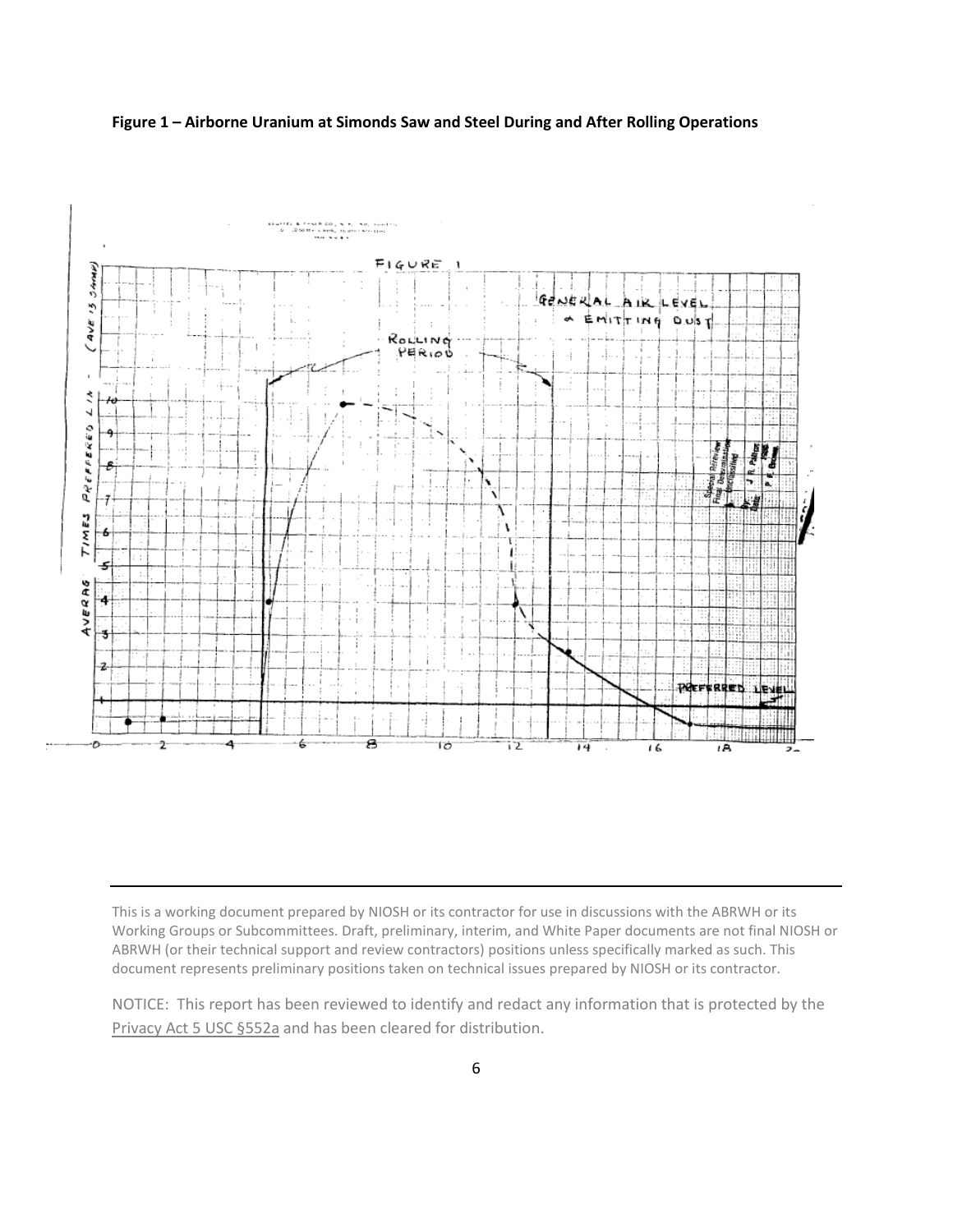## **Evaluation of Other Sources of Surrogate Data**

As described earlier, monitoring data associated with the movement of cold uranium metal is limited. A review of the data from AWE facilities indicate that most data are associated with actual airborne causing activities, rather than simply moving the metal. Also, some sample results that are associated with moving the metal are positively biased by nearby work with uranium metal. In searching the available data from a number of AWEs, however, a few examples were found.

## **Heald Machine Company (SRDB 40986 page 10, Figure 2 in this paper)**

At the Heald Machine Company, air samples were taken while machining uranium metal slugs. Values ranged from 1 to 11 dpm/m<sup>3</sup>. It is likely coolant was used to cool and lubricate the uranium while it was being machined so air samples while machining were not necessarily representative of uranium metal handling. However, coolant is normally supplied by a fixed nozzle on the machine. Thus, dry uranium metal would be moved to the machine prior to machining. If significant airborne contamination was caused by this movement, it would still be present while machining the slugs. Although this activity may not be directly applicable to the movement of cold uranium metal, they do provide an indication that actual values are relatively low.

#### **Chambersburg Engineering Co (SRDB 10048 page 39, Figure 3 in this paper)**

At Chambersburg Engineering approximately 150 hot uranium slugs were forged into washers during a two day test. The slugs were dry heated and no ventilation was provided for the work. A summary of the air samples are provided in Figure 3. The average air concentration while loading cold uranium slugs into a furnace was 69 dpm/ $m<sup>3</sup>$  while loading one slug every 15 minutes and increased to 77 while loading one slug every two minutes. The maximum air concentration while loading cold uranium into the furnace was 174 dpm/m<sup>3</sup>. Air concentrations after heating and while forging were higher and it is possible some of that airborne contamination caused by this work interfered with samples taken while loading the furnace.

## **R. W. Leblond Machine Tool Co. (SRDB 10634 page 11, Figure 4 in this paper)**

This is a working document prepared by NIOSH or its contractor for use in discussions with the ABRWH or its Working Groups or Subcommittees. Draft, preliminary, interim, and White Paper documents are not final NIOSH or ABRWH (or their technical support and review contractors) positions unless specifically marked as such. This document represents preliminary positions taken on technical issues prepared by NIOSH or its contractor.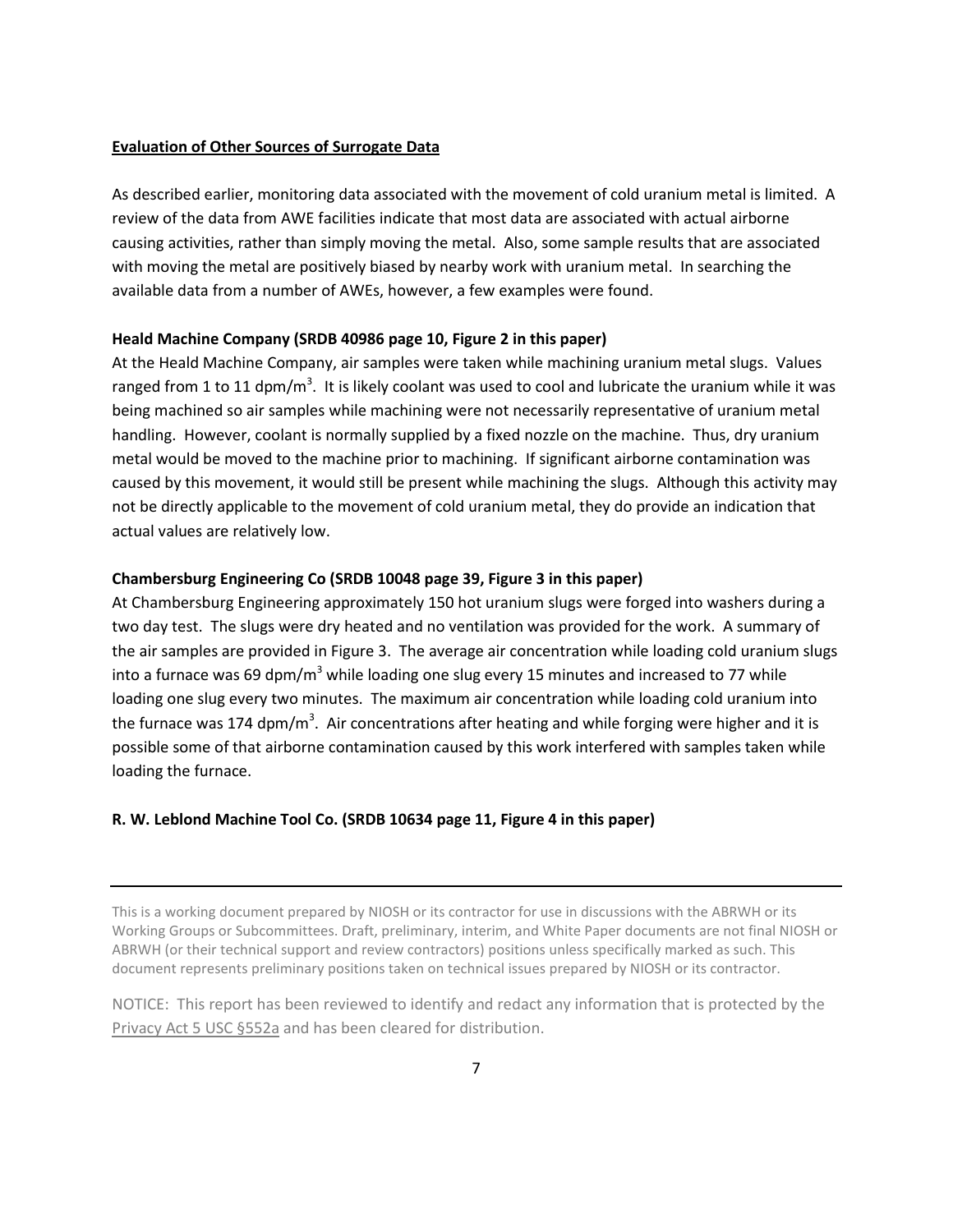A test was conducted at Leblond to evaluate a hole boring machine. Air samples were taken while boring a hole into a uranium billet with a rapid bore machine. Coolant was used while boring the hole but air samples were taken while loading the dry billet onto the machine. The first thee samples on the data sheet (Figure 4) were taken as breathing zone air samples while "hooking hoist to billet and placing billet into position on machine". The remarks section of the data sheet indicates there was no ventilation on the machine and very little air movement. Coolant used during the boring reduced any possible interference from nearby operations. Together, these issues make the Lablond samples the most directly relevant samples to the work at GSI. One of the samples measured 9 dpm/m3 while the other two samples had results that were labeled as "nd" which stands for none detected.

## **Conclusions**

While it is difficult to find air sample data representative of moving cold uranium metal, it must be realized that this movement is inherent with every operation involving uranium metal. If the movement were to cause high levels of airborne uranium, it would in most cases continue to be present during the tasks for which samples were taken. The most relevant samples to GSI discussed in this paper are those taken at Leblond, which involved moving an ingot to a boring machine. Because this data set contains only three samples collected over a one day period, it is not a very robust sample set. Samples taken at Chambersburg Engineering while loading cold uranium slugs into a furnace were as high as 174 dpm/m<sup>3</sup>. While it is very possible some of this airborne activity was caused by nearby operations, it is not definitely known. Therefore, it is possible that handling cold uranium metal could cause airborne activity this high. This is relatively close to the 198 dpm/ $m<sup>3</sup>$  used in Appendix BB.

The value used in Appendix BB, therefore, appears to be bounding without increasing it by a factor of 2.9 as suggested by SC&A in criterion 1. It also appears to be a plausible upper bound when the degree of uncertainty is taken into consideration, rather than implausibly high as implied in SC&A criterion 5. The process of moving cold uranium metal without special controls or ventilation is a function of the physical characteristics of uranium metal and not a function of the time frame in which the samples were taken (criterion 4). While the processes described in TBD-6000 are based on sources of airborne contamination with greater potential to generate airborne activity than merely the movement of

This is a working document prepared by NIOSH or its contractor for use in discussions with the ABRWH or its Working Groups or Subcommittees. Draft, preliminary, interim, and White Paper documents are not final NIOSH or ABRWH (or their technical support and review contractors) positions unless specifically marked as such. This document represents preliminary positions taken on technical issues prepared by NIOSH or its contractor.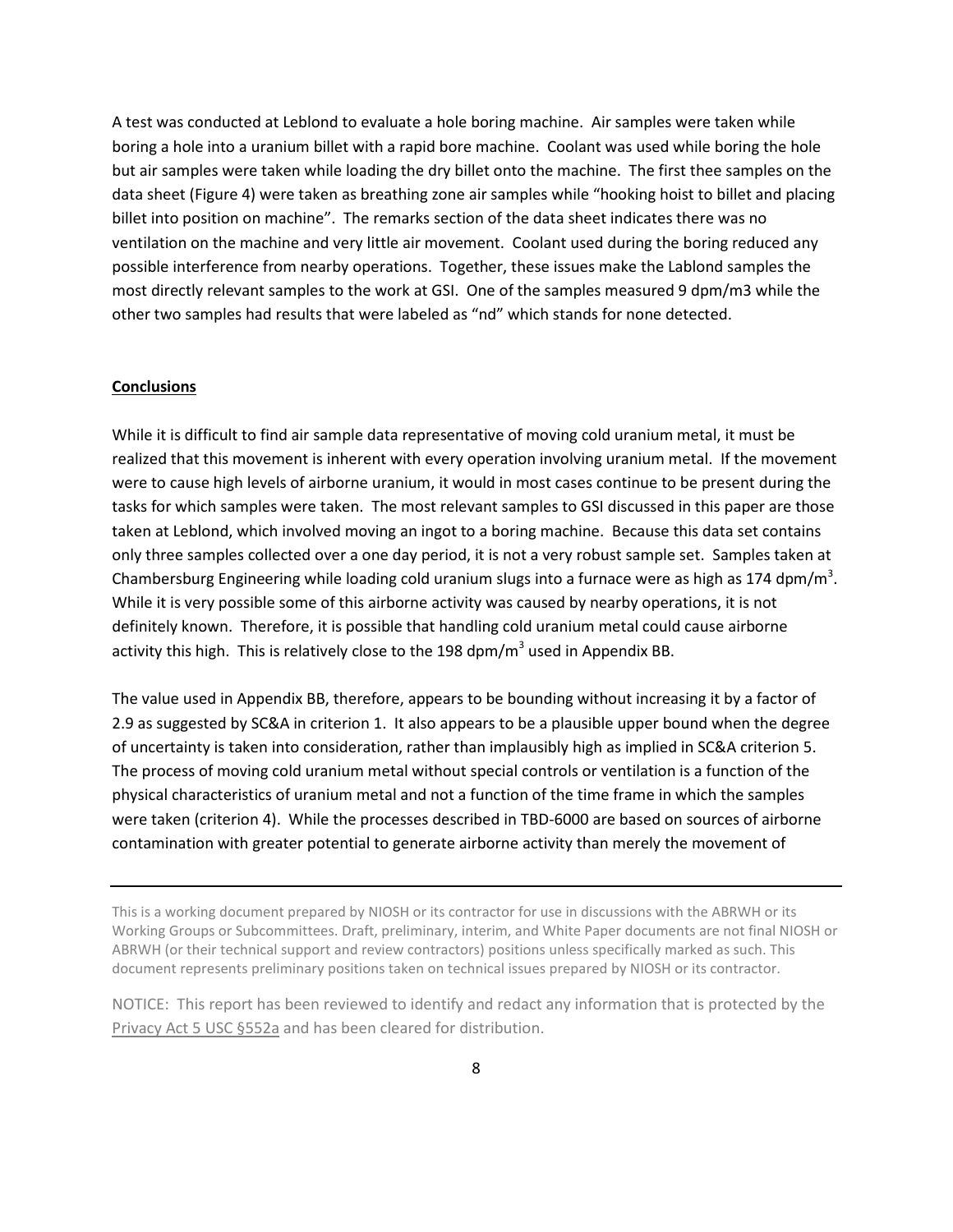uranium metal, they do include the movement of metal and therefore represent work at GSI in part (criteria 3). Lastly, it is NIOHS's position that, while it is difficult to find air samples that perfectly match the exposure condition at GSI, the value used in Appendix BB is both plausible and bounding. It is believed that this paper provides justification for its use and applicable portions of this justification will be incorporated in the next revision to Appendix BB (criterion 2).

This is a working document prepared by NIOSH or its contractor for use in discussions with the ABRWH or its Working Groups or Subcommittees. Draft, preliminary, interim, and White Paper documents are not final NIOSH or ABRWH (or their technical support and review contractors) positions unless specifically marked as such. This document represents preliminary positions taken on technical issues prepared by NIOSH or its contractor.

NOTICE: This report has been reviewed to identify and redact any information that is protected by the Privacy Act 5 USC §552a and has been cleared for distribution.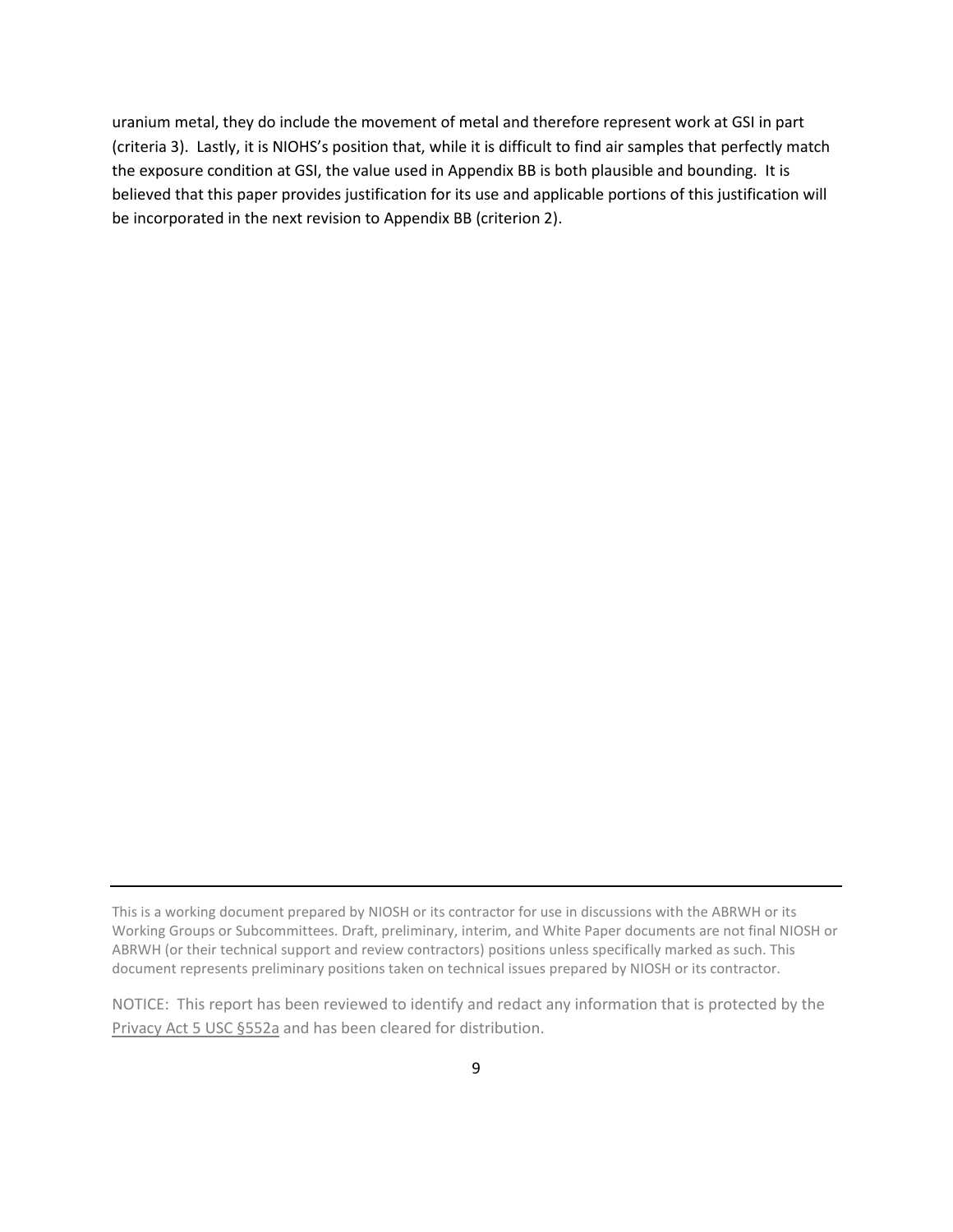| I.H. NO.         | <b>SAMPLE NOS.</b>    | INDUSTRIAL HYGIENE AND RADIATION DEPT.                                             |                               | <b>TBY:</b> |                 | ROUTE TO:    |          | DATE RECEIVED: BY:     | ANALYTICAL CHEMISTRY SECTION |                 |           |
|------------------|-----------------------|------------------------------------------------------------------------------------|-------------------------------|-------------|-----------------|--------------|----------|------------------------|------------------------------|-----------------|-----------|
| 224              |                       | 12                                                                                 | <b>SALE</b> RCTED:<br>5/18/40 | R           |                 |              | n        | 5-23-60                |                              |                 |           |
| <b>LOCATION:</b> |                       |                                                                                    | TYPE OF SAMPLE:               |             |                 | ANALYZED FOR |          | DATE REPORTED: BY:     |                              |                 |           |
| <b>BEMARKS</b>   | HBALD MACHINE COMPANY |                                                                                    | air dust                      |             | F<br>u          | Alpha        | Beto     | 5-25-60                | METHOD OF ANALYSIS!          |                 |           |
|                  |                       |                                                                                    |                               |             | NO <sub>n</sub> |              | Ra       |                        | ASO # 3                      |                 |           |
|                  |                       |                                                                                    |                               |             | ा<br>Be         |              | pH<br>Th |                        |                              | $\overline{av}$ |           |
|                  |                       |                                                                                    |                               |             |                 |              |          | 1:00<br>COUNTING DATA: | $8 - 23 - 60$                |                 |           |
|                  |                       |                                                                                    |                               |             |                 |              |          | BKGD                   | $.17 \, \text{o/m}$          | GEO             | 46%       |
| SAMPLE<br>NO.    | HOUR                  |                                                                                    | SAMPLE<br>DESCRIPTION         |             | R               | T            | Q        | <b>Count</b>           | <b>Time</b>                  | ء∕ہ             | فتأنثانه  |
| 3499             | 1135                  | GA Top center of machine -<br>cutting 4 sings.<br>Oh Top left of machine - cutting |                               |             | .03             | 5            | . 15     | 34                     | 48.00                        | .84             | 11        |
| 3498             | 1335                  |                                                                                    | 4 alugs start to finish       |             | -03             | 5            | .15      | 18                     | 35.00                        | .20             | $\bullet$ |
|                  |                       |                                                                                    | including loading and unlead- |             |                 |              |          |                        |                              |                 |           |
|                  |                       |                                                                                    | ing trays flush chips.        |             |                 |              |          |                        |                              |                 |           |
| 3497             | 1335                  | Oh Left of sachine over open                                                       |                               |             | -03             | s            | . 15     | 7                      | 86.00                        | -05             | ı.        |
|                  |                       | coolant tank during cutting.<br>CA Same as 3499 - while examin-                    |                               |             |                 |              |          |                        |                              |                 |           |
| 3496             | 1345                  | ing cutter.                                                                        |                               |             | -03             | 14           | .42      | 18                     | 30.00                        | .26             | 2         |
| 3495             | 1345                  | Oh Same as 3498                                                                    |                               |             | -03             | 14           | -42      | n                      | 34.00                        | -15             | ı         |
| 3494             | 1345                  | GA Same as 3497 - while expain-                                                    | ing machine flushing chips    |             | -03             | 14           | .42      | 18                     | 40.00                        | -16             | ı         |
|                  |                       | and loading, starting,                                                             |                               |             |                 |              |          |                        |                              |                 |           |
|                  |                       | slugs.                                                                             |                               |             |                 |              |          |                        |                              |                 |           |
|                  |                       |                                                                                    |                               |             |                 |              |          |                        |                              |                 |           |
| 3491             |                       | GA Same as 3499                                                                    |                               |             | -03             | t.s          | .195     | 24                     | 39.00                        | -45             | 7         |
| 3492             |                       | CA Same as 3498                                                                    |                               |             | -03             | 6.5          | . 195    | 18                     | <b>M.00</b>                  | -06             | ı         |
| 3493             |                       | CA Same as 3407                                                                    |                               |             | -03             | 6.5          | ادور .   | 14                     | 34.00                        | .24             | ٠         |
| 3490             |                       | GA Same as 3499                                                                    |                               |             | -03             | s            | . 15     | 20                     | 45.00                        | -27             | 6         |
|                  |                       | Now drill broke on.                                                                |                               |             |                 |              |          |                        |                              |                 |           |
| 3489             |                       | <b>GA Same as 3498</b>                                                             |                               |             | .03             |              | .15      | 12                     | 32.00                        | -21             | 4         |
|                  |                       | Entering cut.                                                                      |                               |             |                 |              |          |                        |                              |                 |           |
| 3488             |                       | <b>GA Since as 3497</b>                                                            |                               |             | .03             | s            | . 15     | 11                     | 30.00                        | -20             | 4         |
|                  |                       |                                                                                    |                               |             |                 |              |          |                        |                              |                 |           |
|                  |                       |                                                                                    |                               |             |                 |              |          |                        |                              |                 |           |
|                  |                       |                                                                                    |                               |             |                 |              |          |                        |                              |                 |           |

## **Figure 2 – Airborne Uranium Data Sheet from Heald Machine Company**

f.

This is a working document prepared by NIOSH or its contractor for use in discussions with the ABRWH or its Working Groups or Subcommittees. Draft, preliminary, interim, and White Paper documents are not final NIOSH or ABRWH (or their technical support and review contractors) positions unless specifically marked as such. This document represents preliminary positions taken on technical issues prepared by NIOSH or its contractor.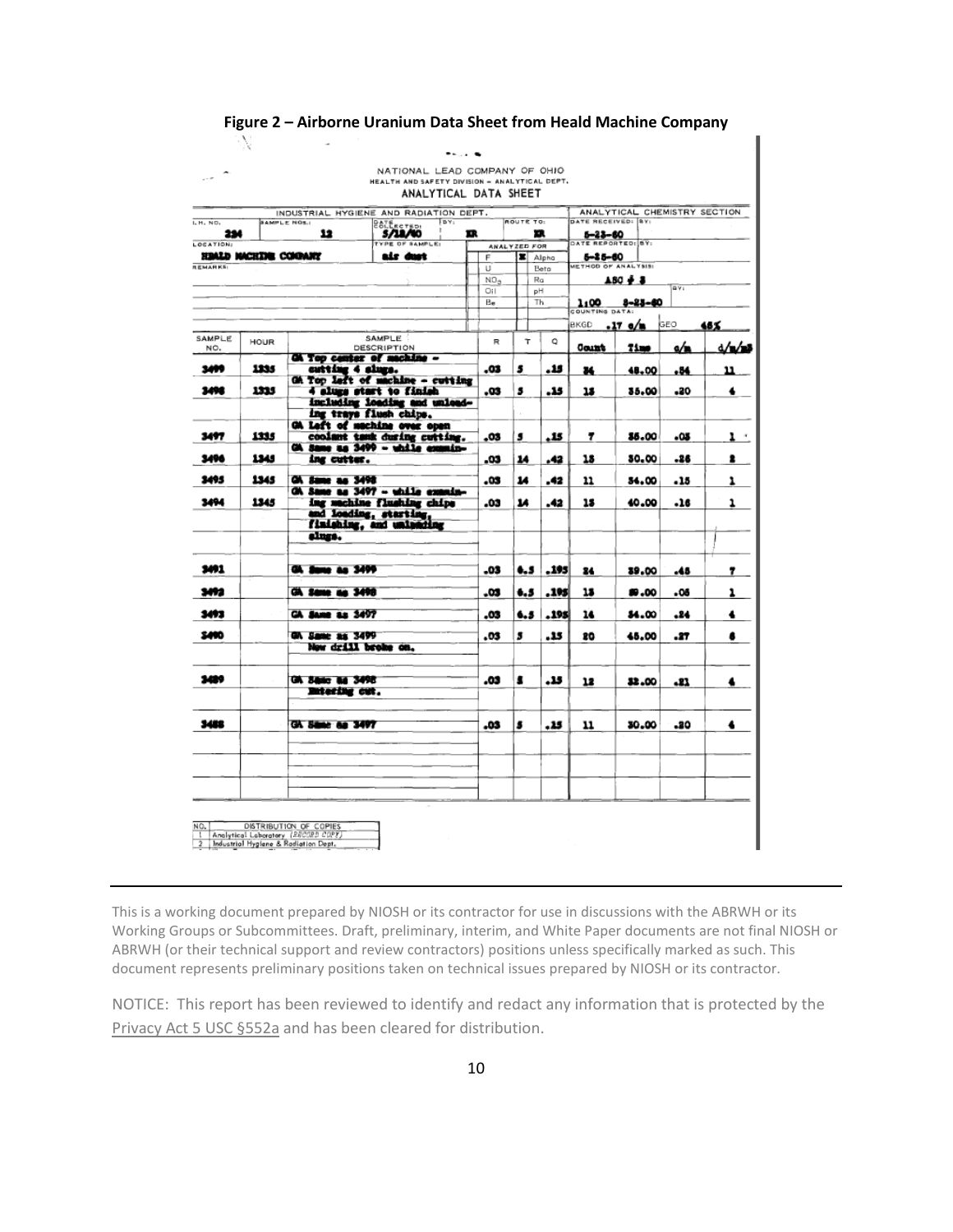| Coeration or Location                                                                                                                                                                  |      | Lou . | Concentration-a d/m/M <sup>3</sup><br>Average | X MAC |
|----------------------------------------------------------------------------------------------------------------------------------------------------------------------------------------|------|-------|-----------------------------------------------|-------|
| GA (4) Background annules prior to<br>start-up.                                                                                                                                        | 2    | ٥     | ı                                             | .01   |
| GA (8) Impactor area during start-<br>up, while alugs were being<br>stamped at approx. 15-minute<br>intervals.                                                                         | 20   | ٥     | s                                             | .07   |
| GA (5) Impactor srea during faster<br>stsaping rate; one slug every<br>2 minutes.                                                                                                      | 13   | ۰     | 11                                            | . 16  |
| BZ (4) Operator patting cold slugs<br>into furnace; one slug every<br>15 minutes.                                                                                                      | 174  | 11    | 69                                            | 1.0   |
| BZ (2) Operator putting cold slugs<br>into furnace; one alug every<br>2 minutes.                                                                                                       | 106  | 49    | 77                                            | 1.1   |
| BE (5) Operator removing alugs from<br>furnace and transferring to<br>impactor approx. 7 ft. cumy.                                                                                     | 510  | 39    | 238                                           | 3.4   |
| BI (S) Impactor operator controlling<br>impactor at a 10 ft. distance:<br>one slug every 2 nimites.<br>Air movement was in direction<br>of this opefitor on morth side<br>of impactor. | 1268 | 314   | 895                                           | 12.8  |
| BZ (3) Operator working safety control<br>from 5 ft. directly west of<br>impactor; one sing every 2<br>siartes.                                                                        | 28   | s     | 19                                            | .27   |
| B2 (2) Operator removing washers from<br>impactor die by mesus of a<br>acrew driver and hammer.                                                                                        | 870  | 200   | 535                                           | 7,6   |
|                                                                                                                                                                                        |      |       |                                               |       |
|                                                                                                                                                                                        |      |       |                                               |       |
|                                                                                                                                                                                        |      |       |                                               |       |
| 173209                                                                                                                                                                                 |      |       |                                               |       |

## **Figure 3 – Airborne Uranium Summary from Chambersburg Engineering**

This is a working document prepared by NIOSH or its contractor for use in discussions with the ABRWH or its Working Groups or Subcommittees. Draft, preliminary, interim, and White Paper documents are not final NIOSH or ABRWH (or their technical support and review contractors) positions unless specifically marked as such. This document represents preliminary positions taken on technical issues prepared by NIOSH or its contractor.